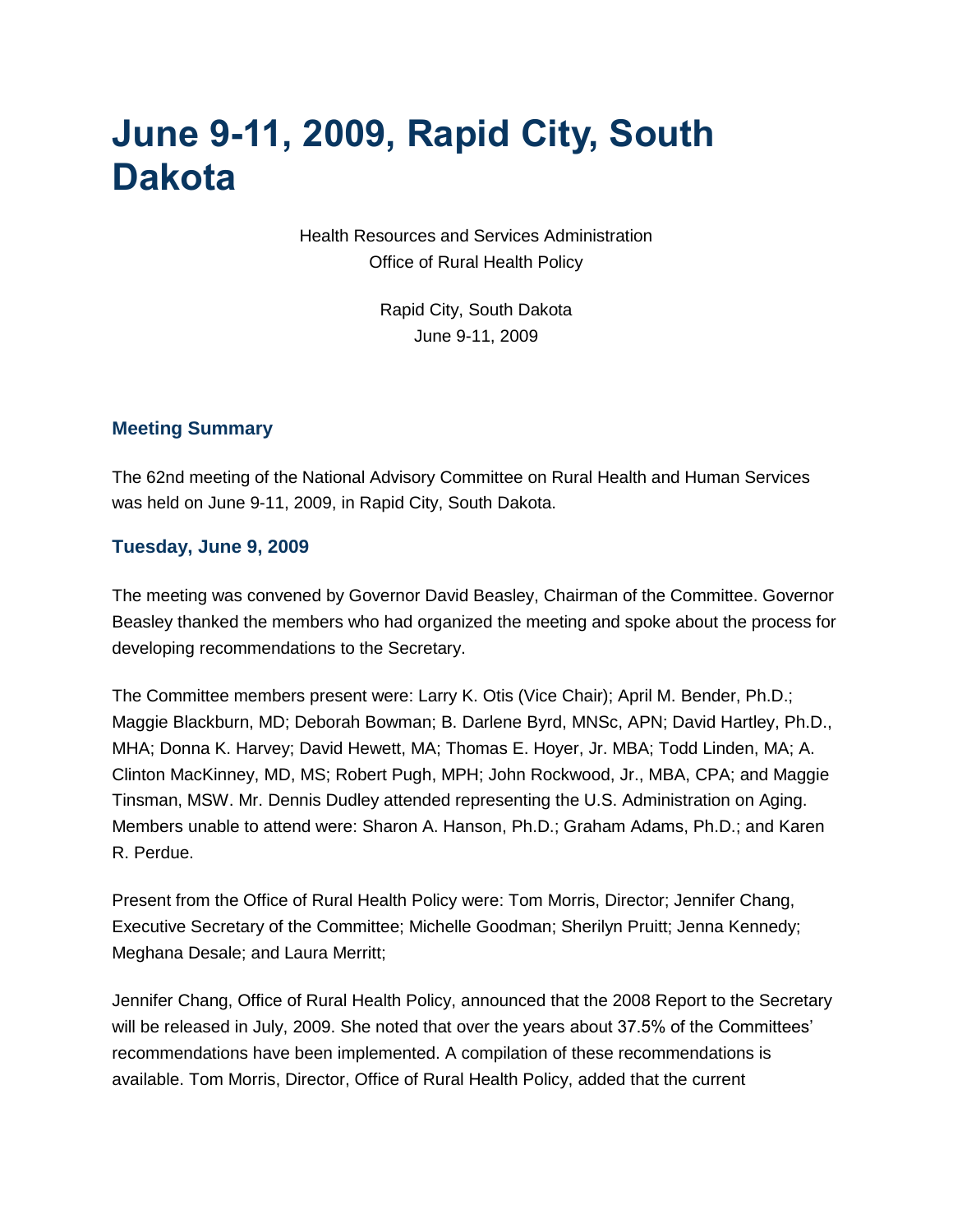administration is interested in rural issues and is looking for recommendations that can be implemented quickly.

# **Setting the Context for Rural South Dakota**

Sidney Goss, Ph.D., MS, Professor, South Dakota School of Mines and Technology.

Dr. Goss established a context for the meeting by presenting demographic information on the State and significant demographic trends that influence the delivery of health care and social services. South Dakota has a total population of about 804,000 people. In recent years there has been a slight increase in population after years of out-migration. The Sioux Falls area is growing, as well as communities in the Black Hills region of the State. Population loss is greatest in the farming areas. Birth rates are increasing in the Native American counties. Overall, the population is aging. Dr Goss presented maps showing that population changes and distribution patterns in South Dakota are similar to those of other areas in the Midwest. There are wide variations in population growth and density among counties in the State. These variations have enormous implications for the labor force and economic growth. For example, the farm population is aging and younger population groups are in decline. The State loses a large percentage of its college graduates and high school graduates and there is decline in the population of that age group. The aging of the health care workforce is a real challenge and the majority of SD counties are classified as underserved areas.

Mr. Rockwood asked about mortality rates for the Native American population. Dr. Goss replied that while mortality rates are improving, life expectancy on the Reservations is low relative to other areas.

Dr. Hartley asked about the college-age population in SD. Dr. Goss said that there are six universities in the State and that population trends in this age group were leading to excess capacity. There are no community colleges in the State.

# **State Office of Rural Health Welcome**

#### **Josie Petersen, Primary Care Program Coordinator, SD Office of Rural Health.**

Ms. Petersen described the mission of the South Dakota State Office of Rural Health and the programs administered by the Office. The Office administers the Medicare Rural Hospital Flexibility Program, the Critical Access Hospital Program, Health Professions Shortage Area designations, a Workforce Center, and the Small Rural Hospital Improvement Program. She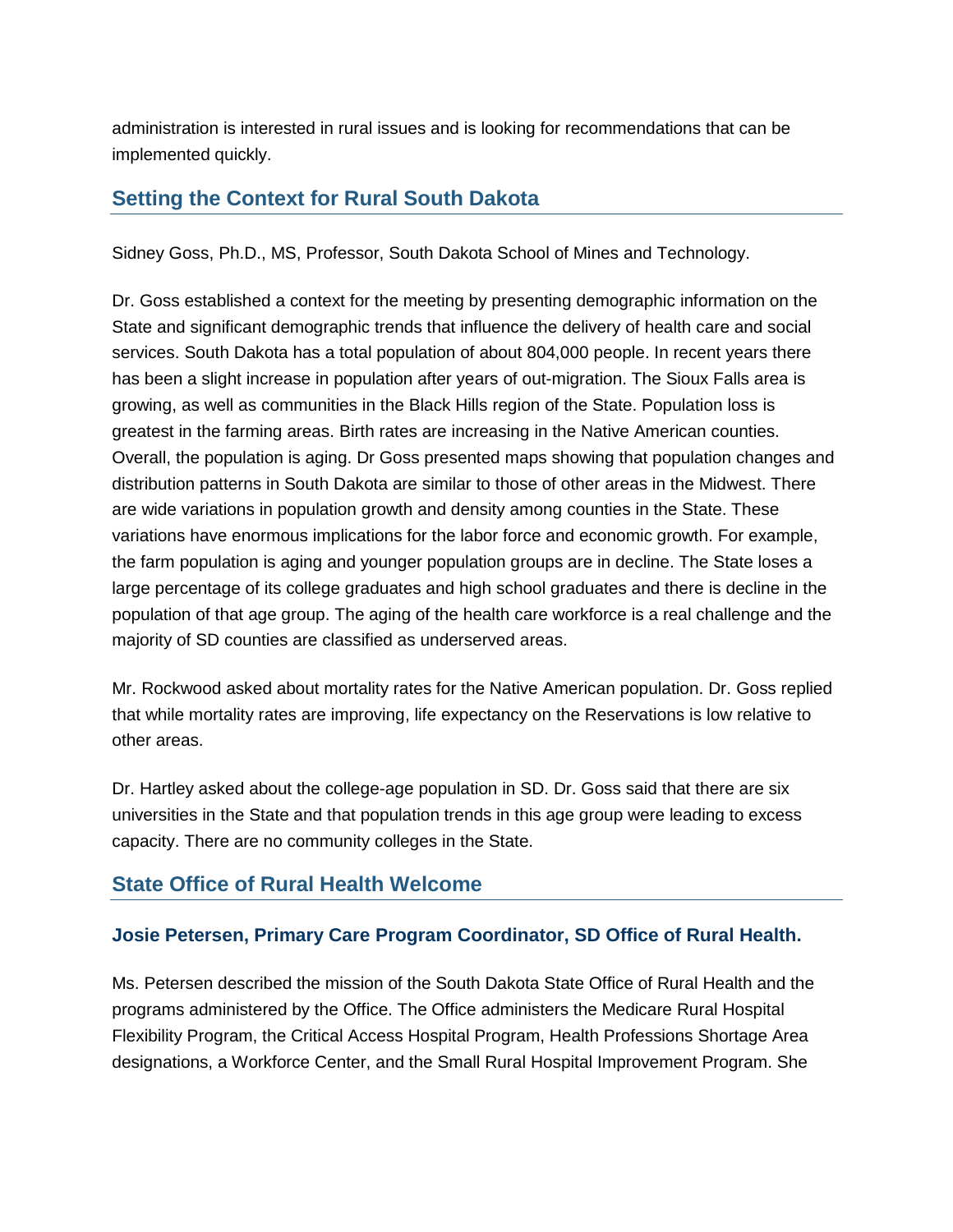provided a brief description of each program and the additional services in the Office to assist rural communities in obtaining grants to develop healthcare services.

# **Rural Primary Care Provider Workforce Panel**

#### **Bruce Vogt, MD, Chair of Family Medicine and Medical Director of Physician Assistant Studies, Sanford School of Medicine, University of South Dakota. Charles Hart, MD, MS, President and CEO, Regional Health System. Josie Petersen, Primary Care Program Coordinator, Office of Rural Health, South Dakota Department of Health.**

Dr. Vogt presented on "Getting Students into Primary Care and Primary Care Providers into Rural America: A Challenge for Academic Medicine." He described the factors influencing student selection of family medicine including personality traits, the influence of role models, student debt, salary expectations, and life-style issues. He cited survey data showing that personality, interests and skills exert a moderate influence on specialty choice. Research on student debt has not shown a convincing relationship with specialty choice, but 28 percent of medical school graduates nationally have said that debt had a moderate to strong influence on specialty selection. The same survey showed that salary expectations played a larger role than debt, and that salaries of family physicians are lower than for other specialties. The gap in salaries is increasing. Primary care tends not to be a 9:00 a.m. to 5:00 p.m. job, and 45 percent of graduates surveyed said that this had strong/moderate influence on specialty choice. Dr. Vogt spoke about the characteristics of family physicians. They tend to have broad interests; small town backgrounds, a strong motivation toward direct patient care, strong interpersonal skills, humanistic interests and values, and are community oriented. They also are more likely to have attended a public college or public-funded medical school. Women are more likely to practice primary care, but half as likely as men to practice in rural areas. Dr. Vogt discussed strategies to increase interest in primary care/family medicine in rural areas including early identification of interested students, admission policies that consider motivation and the characteristics listed above, and strategies to increase payments for primary care. Some specific strategies he offered were rural tracks in medical schools; community partnerships with physicians; debt counseling; and efforts to promote family medicine by being honest about the challenges and dispelling the myths about rural practice. Dr. Vogt concluded by saying that national health care reform must address income disparities in physician specialties, and create more opportunities for students to trade debt for service through programs such as the National Health Service Corps.

Dr. Hart identified some of the vital issues for health care reform in rural areas of the country. He began by saying that the aging of medical staff in rural areas is a critical issue that must be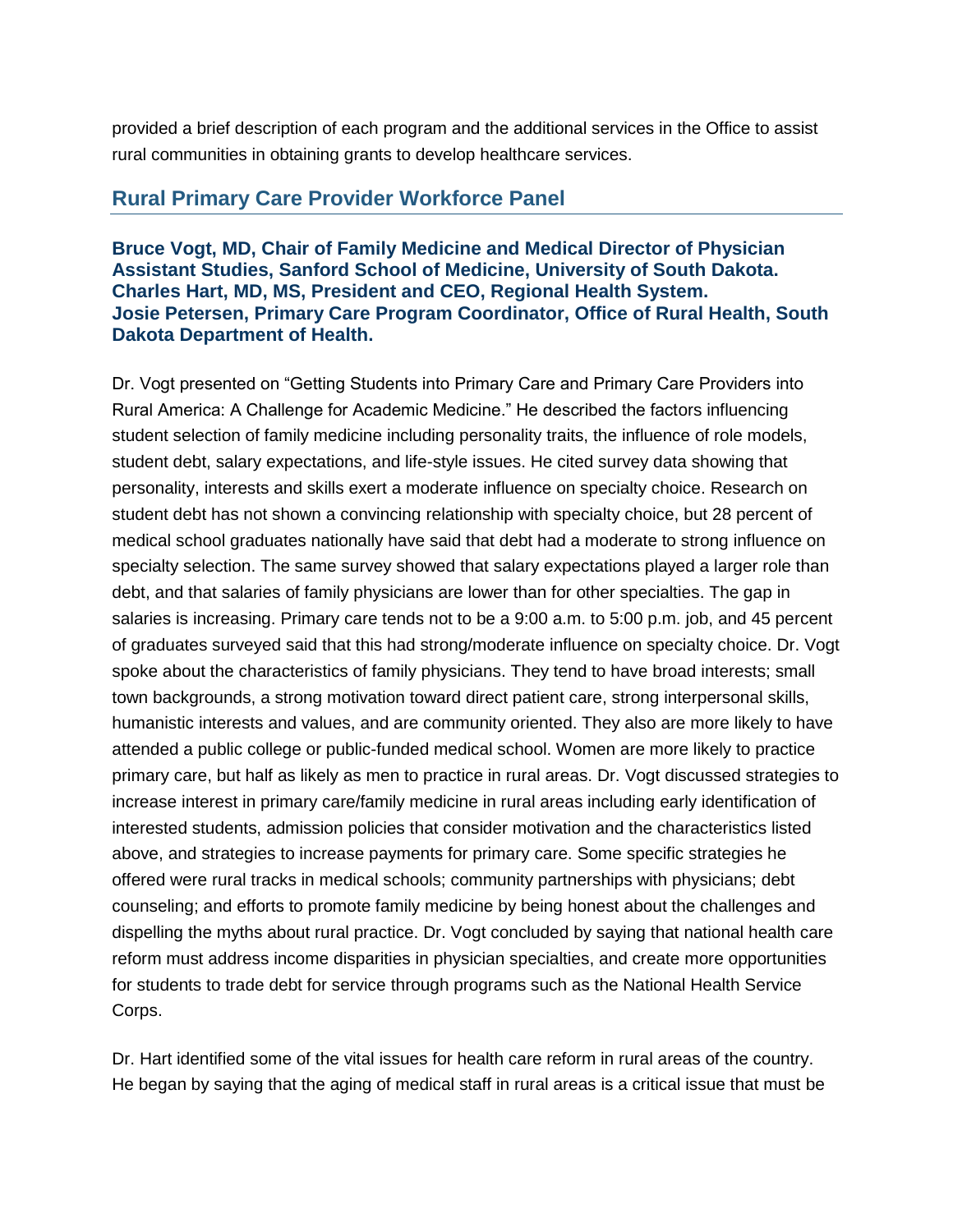considered. He argued that Medicare funding caps for graduate medical education must be lifted. He also said that we are defining "ever narrowing" technical requirements for practitioners that pose unique challenges for the recruitment of providers in rural areas. He noted the danger of Medicare funding reductions, and said that it will become impossible to recruit practitioners for some rural communities. He made the important point that socio-economic factors in rural areas must change our methods for risk adjustment and that rural areas should not be penalized for their less affluent populations. Payment incentives for physicians are not properly aligned with the needs of rural communities, and if universal access is achieved rural physicians cannot possibly keep up with the demand. He concluded by emphasizing the need for payment reforms, greater use of allied health professionals, changes in funding for graduate medical education, and new models for health care delivery.

Ms. Petersen discussed SD health workforce issues. She presented maps that showed that the vast majority of counties are designated as Health Professional Shortage Areas. Only five counties are not designated as mental healthcare shortage areas. She spoke about the SD Healthcare Workforce Center and eight programs administered by the Center to address healthcare workforce issues. These include programs that focus on healthcare career awareness for youth, hands-on health career experiences for high school students, distance learning opportunities in rural schools, high school student focus groups on health, and related projects. She also discussed incentive programs for health care professionals involving tuition reimbursement for physicians, dentists, and midlevel professionals such as Physician Assistants and Nurse Practitioners. Communities that qualify for these incentive payment programs must have a population of 10,000 or less (5,000 or less for mid-level tuition reimbursement) and have been assessed by the SD Department of Health on the basis of need and the inability to retain practitioners. The State also has loan repayment programs for health professionals and there is an incentive program that provides payments to health professionals after two years of full-time service in an eligible entity. The State Office of Rural Health administers the Rural Recruitment and Retention Network for the State and operates the "Community at A Glance" program that provides the means for rural communities to present their practice opportunities to health professionals.

Dr. Blackburn asked about reauthorization of Title VII of the Public Health Service Act and how the program can be improved. Dr. Vogt replied that we need to look at innovative programs such as rural training tracks for physicians and other providers.

Mr. Rockwood asked how we can create a better practice environment for rural primary care providers. Dr. Vogt said that we must get students comfortable with the rural environment during their training years, encourage community involvement, and support technologies that assist rural providers. Practice models other than solo practice are also important.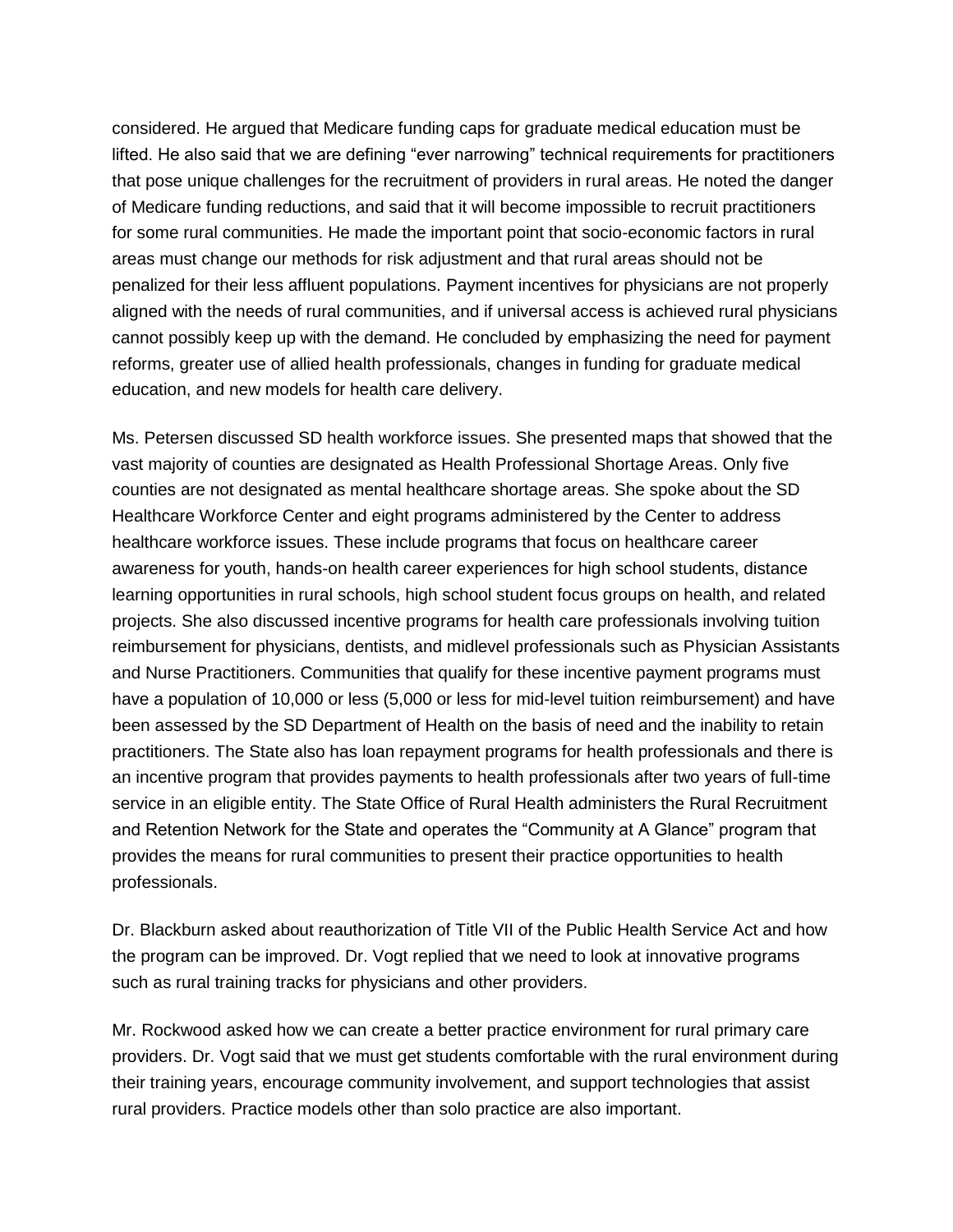Ms. Tinsman commented on the great demand for geriatrics in Iowa and the difficulties in recruiting these specialists. Dr. Hart responded that the volume of patients is there to attract physicians, but Medicare payments are far too low. Also, there is a huge demand for other specialists that deters students from geriatrics.

Dr. Bender asked for recommendations to help consumers take more responsibility for their health. Dr. Hart said that there is a lack of responsibility on the part of patients and physicians alike because the payment incentives are misaligned.

## **Home and Community Based Care for Rural Seniors**

**Ms. Deborah Bowman, Secretary, South Dakota Department of Social Services. Senator Jean Hunhoff, MHA, MSN, Corporate Compliance Officer and Home Care Services Director, Avera Sacred Heart Hospital. Ms. Cindi Slack, RN, MBA, Vice President, Sioux Valley Clinic Management, Sanford Health.**

Secretary Bowman presented on the South Dakota Department of Human Services. She first talked about the geographic challenges in SD in terms of population distribution and the delivery of services to elderly populations. South Dakota is one of a few States with a single State Unit on Aging. There are 25 field offices across the State and most services to the elderly are provided under contracts with her agency. She provided data on the number of individuals receiving services in nursing facilities, personal care, assisted living centers, respite care, etc. A study of the need for long-term care services in SD was completed in 2008. It showed that the over 65 age group will double by 2025, requiring an expansion of home health care services, community-based services, and the development of a single point of entry system for long-term care services. The economic downturn is having a major impact on reaching these goals, but several task forces have been established and are working hard on the issues. She said there are reasons for optimism because thousands of individuals are being served every day and living independently in their own homes. Support is provided for telehealth services and there are some exceptional voluntary programs on the delivery of meals.

Senator Hunhoff spoke about Avera Sacred Heart Home Care Services. The service area covered by Avera Sacred Heart is over 5,000 square miles with a population density of 14 people per square mile. She recounted the history of programs developed by Avera Sacred Heart and provided data on the number of units of care that clients have received. There have been increases in service utilization for home health visits, hospice days, hospice visits, and especially homemaker services. The strengths of the system are its working relationships with local Department of Social Services providers, a focus on keeping elderly in their homes, and local access to health care. Weaknesses include staff shortages, low reimbursements, and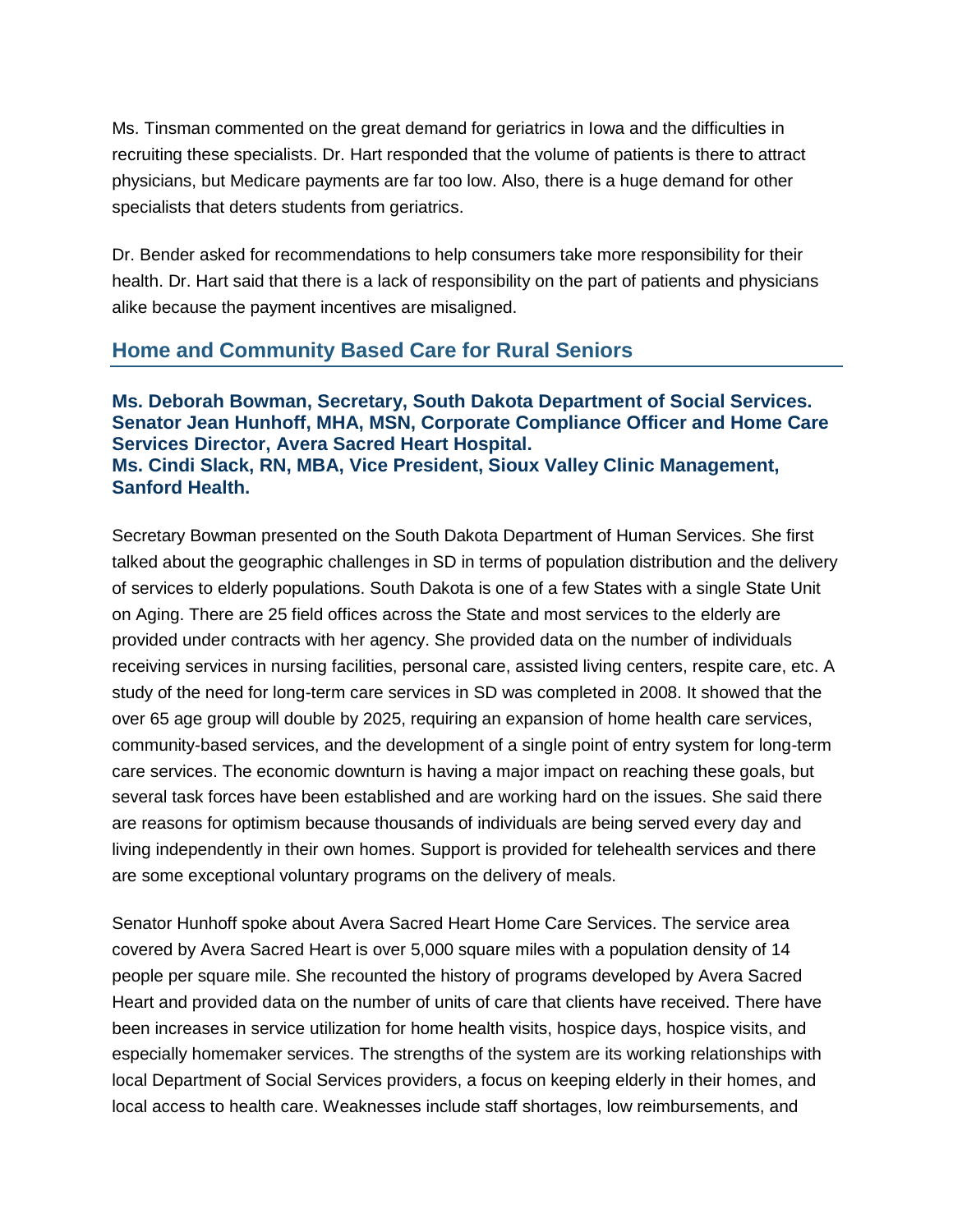regulatory requirements. The average age of Licensed Practical Nurses is very high and there are major challenges to stay compliant with applicable regulations. Senator Hunhoff identified opportunities to improve services through regulatory changes, single point of entry, interdisciplinary case management, and telehealth. Some threats to these changes are physician control of patients, eroding reimbursements, and bundling of services that could potentially damage home care.

Ms. Slack spoke about Sanford Home Health Services, an integrated system with hospitals and tertiary care centers that has geographic coverage across the State. The system is facing tough workforce issues, especially nursing staff shortages. She discussed the overall environment in SD for long-term care and home health services and provided a portrait for patients served by Sanford Home Health. Most patients are connected to family and friends in their communities and wish to remain in their homes. Ms. Slack endorsed the programs and State activities presented by Secretary Bowman, including a single point of entry for services and reduction of paperwork burdens. Other issues of concern involve State scope-of-practice provisions that limit to the ability of nurses to delegate appropriate nursing tasks.

Governor Beasley asked how the Department of Health and Human Services responds to State requests for Medicaid waivers. Secretary Bowman replied that it is a nightmare process that is to be avoided. The Committee needs to have further discussion about this process.

Mr. Hewett inquired about proposed payment reductions and paperwork burdens. Secretary Bowman said that proposed Federal payment reductions would have a devastating effect on home health in SD, and that they don't make sense if we want to keep people in their homes. Senator Hunhoff commented on Federal hospice regulations and what they demand in the way of paperwork.

Dr. Tom Dean, who was scheduled to speak later in the day and is a member of the Medicare Payment Advisory Commission, said that he will take information back to the Commission on the potential effects of payment reductions.

Mr. Hoyer commented that it has always been a problem for government to control bad actors in the system, and that the little guys always get hurt by paperwork requirements.

# **Health Care Provider Integration Panel**

**Tom Dean, MD, Family Practice Physician, Horizon Health Care. Matt Michels, JD, RN, Health Care Law Attorney. Scot Graff, MPA, CEO, Community Health Care Association of the Dakotas.**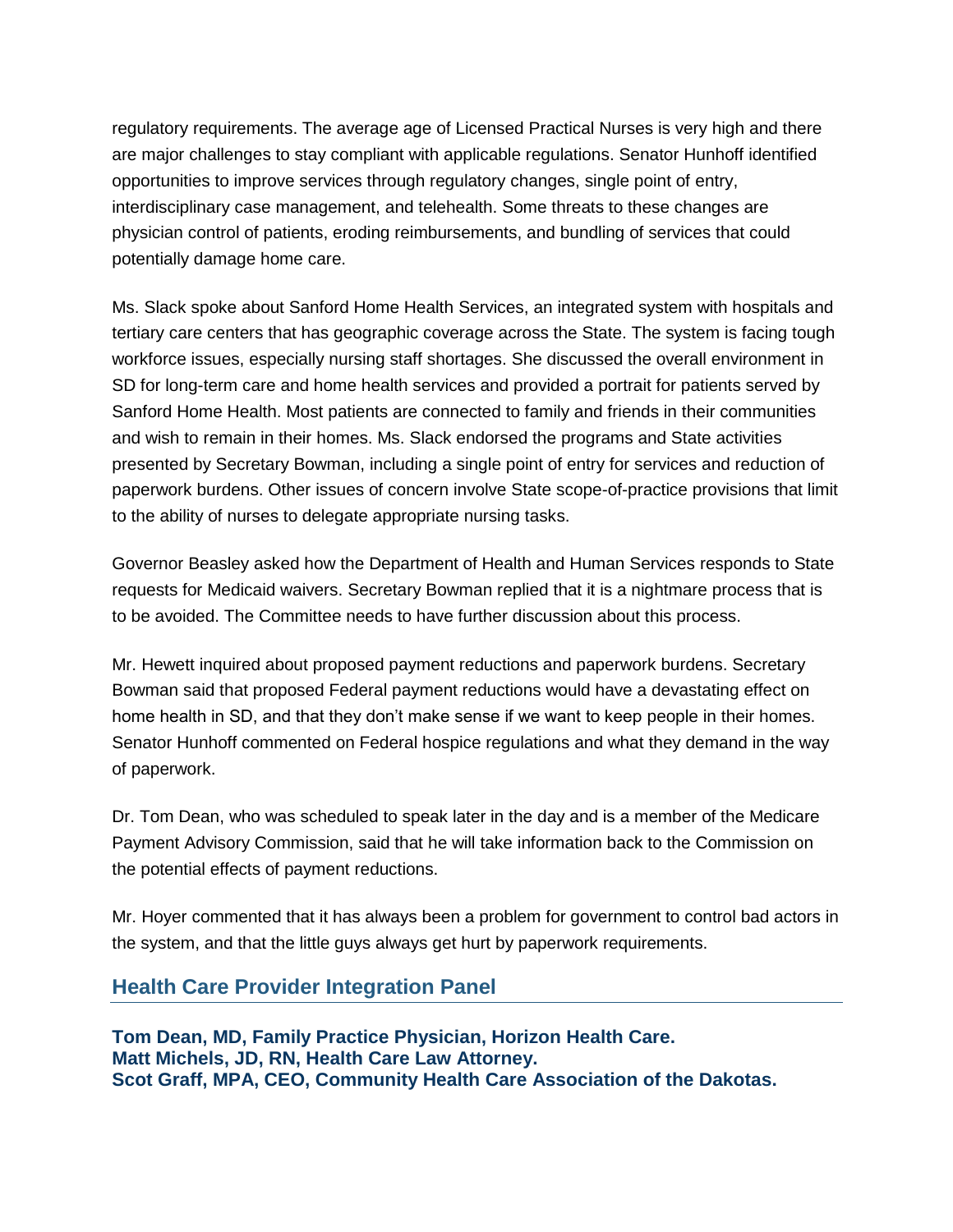Dr. Dean presented on recommendations by the Medicare Payment Advisory Commission (MedPAC) and other Medicare issues related to the current focus of the Committee. He said that the big challenges in health care cost and quality relate to the projected insolvency of the Medicare Trust Fund by 2017; Medicare Part B premiums consuming a increasing portion of Social Security Payments; and Health outcomes that vary widely from place to place and are inferior to other developed countries. The MedPAC strategy is to use the Medicare payment system to restructure the health care delivery system; restructure provider payments; and to provide incentives for care coordination and more efficient use of resources. Medicare spending by region varies from \$5,280 to \$14,360 per beneficiary with no evidence of better outcomes in high cost areas. Patient satisfaction is actually lower in high cost areas. MedPAC is recommending the bundling of payments for hospitalization, physician fees, and post-hospital services. He noted that over 50 percent of hospital readmissions within 30 days took place when there was no bill for physician services during the post-hospital interval. Experts believe that roughly two-thirds of the readmissions are avoidable. He described MedPAC interest in Accountable Care Organizations in which hospitals and the physicians related to them would be accountable for costs and outcomes for patients assigned to them. Key design elements for these organizations are a defined group of beneficiaries, defined spending benchmarks, performance measures, and distribution of shared savings. Dr. Dean said that MedPAC has twice recommended increased payments for primary care physicians and measures to restructure the primary care delivery system. MedPAC is also concerned that current payment formulas for medical education are not sensitive to public need and should be changed. Other areas of concern are declining access to pharmacy services and the stability of rural home health programs. He concluded by saying that the present course in health care is unsustainable. In his view there is no alternative to pushing forward with constant vigilance for vulnerable citizens and systems.

Mr. Michels explained the Stark Anti-Self-Referral legislation and its impact on rural providers. He reviewed the history and purpose of the legislation and some of the "safe havens" available to rural providers. He discussed provisions on the employment of physicians by hospitals that may impose barriers to the integration of services in rural areas. He noted that the Stark regulations are voluminous. He also said that payment reforms may negate the Stark legislation (one example is bundled payments). The Stark provisions will not work if payments are reformed along the lines considered by MedPAC.

Mr. Graff talked about the evolution of primary care in SD. In the late 1970s and into the 1990s there was rapid movement to adopt the Medicare Rural Health Clinic model and there were a significant number of hospital conversions to Critical Access status under Medicare. Community Health Centers emerged throughout the State and look very different between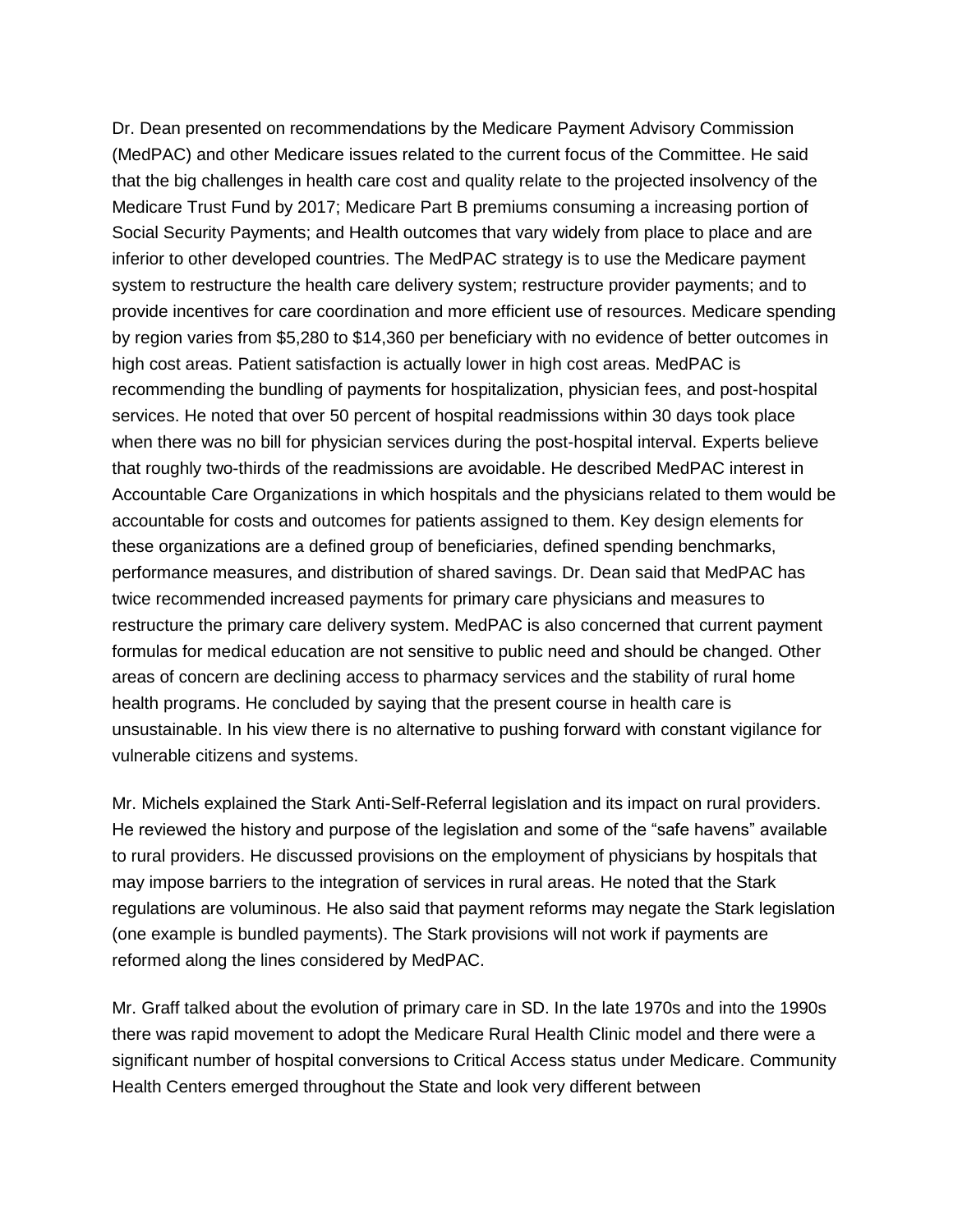urban/rural/frontier areas. Some sites are the only provider in their communities. Mr. Graff presented maps showing the locations of Rural Health Clinics and Community health Centers throughout the State, noting that some facilities are managed by larger systems of care.

Mr. Linden conveyed his concerns about new payment incentives under health care reform and the damage to rural areas if the payments are based on current spending patterns. It could be a repeat of the mistakes made when the Medicare DRG system was adopted.

Dr. Gamm asked if we have enough primary care doctors for implementation of the medical home concept. Dr. Dean replied that MedPAC has called for Medicare demonstration of medical homes, but it will not work without more primary care physicians. We have no choice but to change this now. We are already expecting too much from our primary care physicians. Mr. Graff described a number of different training models for primary care in SD.

Mr. Rockwood expressed a caution about bundled payments for hospital and physician services, He does not think bundled payments will work because patients may go outside the bundled arrangement for services.

#### **Overview of Site Visits**

Ms. Chang reviewed the site visits plans for Wednesday, June 10.

#### **Public Comment**

Ms. Sandra Durick, Director, South Dakota State Office of Rural Health welcomed the group to South Dakota and talked briefly about the challenge of recruiting and retaining primary care providers.

Mr. Jay Maxwell, CEO of Wireless Broadband Provider in Wichita, Kansas advocated the growth of telecommunications services in rural areas and gave some examples of how home monitoring systems can contribute to disease management for rural citizens. He urged the Department to determine the extent of broadband access in rural areas and to coordinate stimulus funding for broadband coverage.

#### **Wednesday, June 10, 2009**

The Committee members and staff departed for site visits at 8:45 a.m. and returned in the afternoon for Subcommittee Meetings. Site visits took place at the following locations: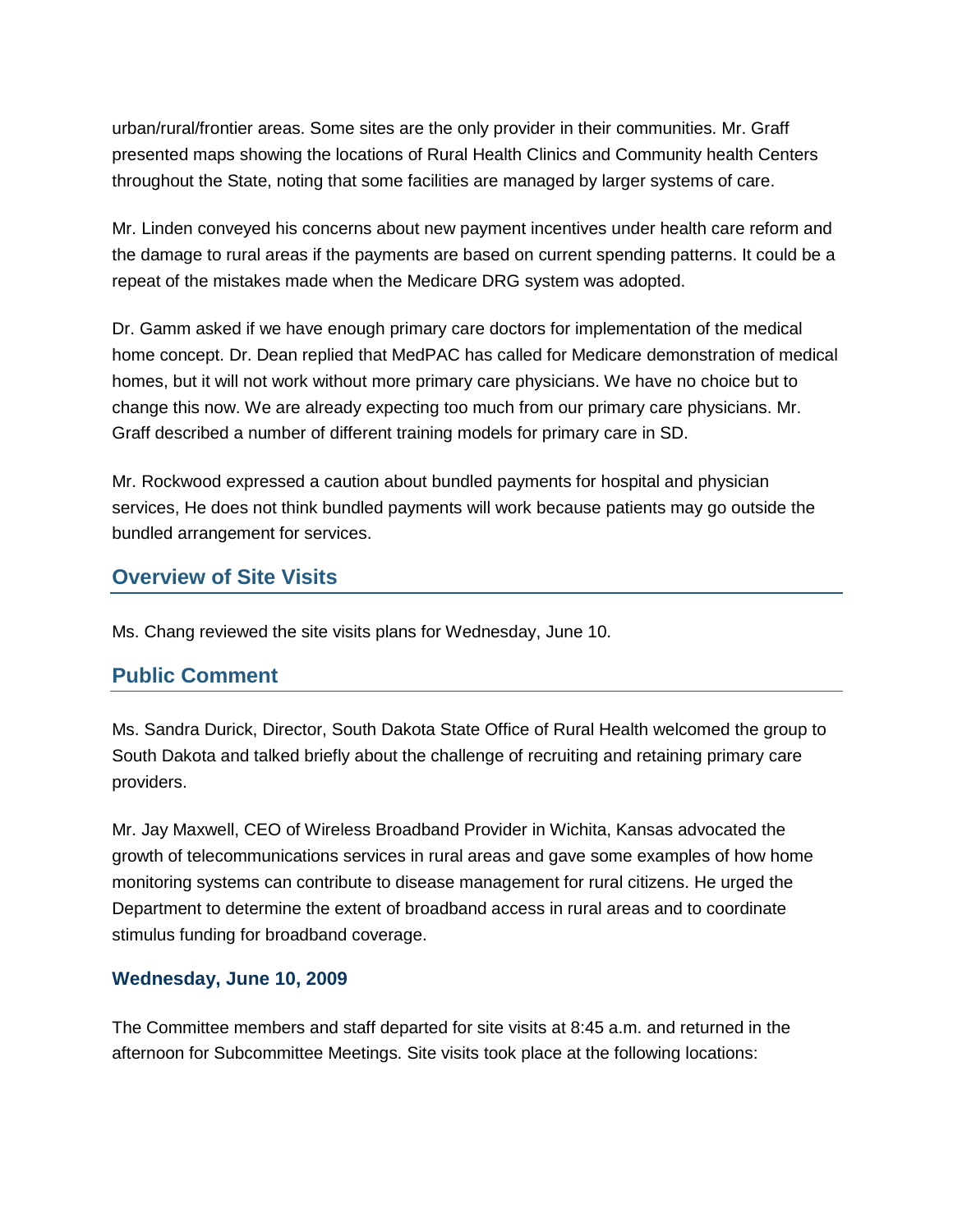Primary Care Workforce Subcommittee: Hans P. Peterson Memorial Hospital, Philip, South Dakota.

Health Care Provider Integration Subcommittee: Custer Regional Hospital, Custer, South Dakota.

Home and Community Based Care Options for Seniors Subcommittee: Home Care and Hospice of the Hills, Rapid City Regional Hospital, Rapid City, South Dakota.

#### **Thursday, June 11, 2009**

Governor Beasley convened the meeting and called for reports from the three Subcommittees.

Mr. David Hewett reported for the Subcommittee on Health Care Provider Integration. At the site visit there was a general theme that current payment incentives are misaligned for service integration. Employed physicians can work well for hospitals in rural areas, but there is not enough information on how bundled payments will effect coordination. The Subcommittee is studying issues on: 1) How the Stark legislation will impact provider integration; 2) A moratorium on Medicare certification of specialty hospitals; 3) Critical Access Hospital access to the 340B pharmacy program; 4) Coordination of health information technology by the Department of Health and Human Services; 5) Extension of Critical Access Hospital payment methodologies to rural hospitals under the Medicare Prospective Payment System; and 6) Exceptions under the Stark rules for rural hospital ambulance services.

Ms. Blackburn reported for the Subcommittee on the Primary Care Workforce. She reported that recruitment and retention of the hospital workforce was not a problem at the hospital site, but that retirements may lead to problems in the future. The hospital has started a day-care center that has been a great help in the recruitment of nursing staff. It has a strong working relationship with community and close ties with other local providers in home health long-term care. The Subcommittee will be considering issues related to Federal designation of health professional shortage areas, telehealth, and paperwork burdens. Payment issues will also be addressed.

Ms. Harvey spoke for the Home and Community Based Care Subcommittee. The site visit facility was beautiful and has created a unique model for sharing pharmacy services between hospice and home care services and hospitals in the service area. Integration of services with community groups was impressive. There was a presentation from "The Community Service Connection," a group that has developed a "Dial 211" telephone service that citizens can use to access home and community services. There was also a presentation on the use of electronic home-health monitoring technologies to assist seniors staying in their homes. The Subcommittee will make a recommendation in this area. There were also suggestions for improving current patient assessment tools to reduce the paperwork burden on both patients